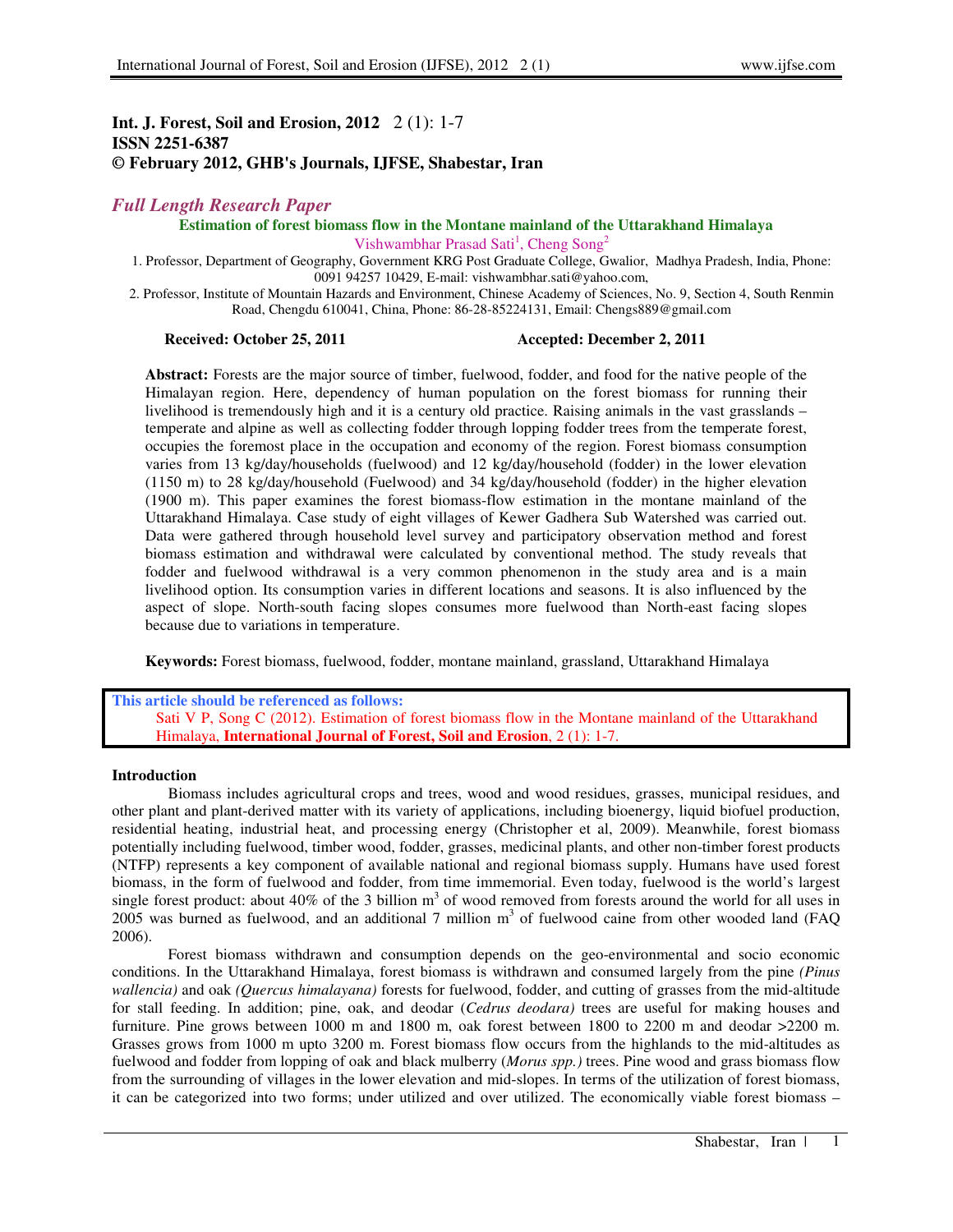temperate coniferous forests (deodar, spruce, and silver fir *(Abies pirdrow)*) is severely under utilized because of their inaccessibility while these types of forests have high biomass value. Pine and oak forests are overused and are depleting. These forest species are highly useful for fuelwood and fodder and they are accessible for the villages located in the lower elevation and mid-altitudes. But in terms of the present trends of forest biomass the pine and temperate coniferous forests have the highest biomass followed by oak forests and grasslands including alpine pasture. Large-scale forestation of pine in the valleys and mid-altitudes by the Department of Forest for the last two decades led to increase in the area of pine forest though it is the main source of fuelwood and timberwood for the study region. Increase biomass of temperate coniferous forest is due to inaccessibility of the regions where they grow. Grazing animals in the vast grasslands and in the oak forest areas are another important occupation of the native people. The purpose of this study is to estimate forest biomass and its flow, biomass withdrawal from the mountain niche, consumption pattern, and its impact on the environment and socio-economy of the case study villages located in the Kewer Gadhera Sub-Watershed (KGSW) of the Uttarakhand Himalaya.

# **Material and Methods**

# **Study Area**

KGSW of the Pindar Basin is located in the Uttarakhand Himalaya. It is extended between  $30^{\circ}$  6' N to  $30^{\circ}$ 9' N and 79<sup>o</sup> 18' E to 79<sup>o</sup> 20' E. Total area of this watershed is 85.84 km<sup>2</sup>. Forest covers 67.84 km<sup>2</sup> (79%) area. Out of the total forest cover, pine occupies 33 km<sup>2</sup> (48.6%) followed by oak forests including black mulberry; i.e. 20 km<sup>2</sup> (29.5%). Deodar, spruce, and silver fir occupy 10 km<sup>2</sup> (14.7%) whereas shrubs maintained 2.84 km<sup>2</sup> (4.1%). Grassland including alpine pasture has  $2 \text{ km}^2$  (2.9%) area only. The region characterizes rich diversity in flora, ranging from pine in the lower and middle elevations to oak and coniferous forests in the higher elevations. Climate ranges from subtropical in the valleys (1000 m) to sub-temperate, temperate, and cold in the highlands (>3000 m). Summers are mild whereas winters are cold. During the four months of winters, heavy snowfall occurs in the highland regions. This increases fuelwood need. Highest rainfall occurs during the rainy season by the Southeast monsoon. Winter precipitation is caused by western disturbances. Landscape is undulating with gentle to steep slopes ( $10^{\circ}$  to  $45^{\circ}$ ). Narrow terraced fields that are used for agriculture and settlements are located along the perennial streams and on the gentle slopes. Kewer Gadhera is a perennial stream originates from the base of Kanpurgarhi and inlet into the Pindar River at Narain Bagar town. It flows with its four perennial tributaries. There are seventeen villages in this watershed with 6613 population (2008). Population density is three persons per ha, literacy rate is 61%, and sex ratio is 1085 female per thousand male. Traditional agriculture with cultivation of subsistence crops characterizes the economy. Subsistence crops are characterized by *barahnaaza* (twelve grains) grown together in a field. These crops have high agro-biodiversity meanwhile production and per ha yield is considerably low. The populace of the region tried to squeeze out from food insecurity thus out-migrated largely to the other parts of country. Major group of the people are engaged with agriculture and its allied practices. For centuries, they grow traditional subsistence crops and depend on the forest biomass for fuelwood, fodder, timber, and NTFP. With increase in population, pressure on agricultural fields and the forest areas has increased tremendously. Livestock farming runs parallel with agriculture and forms an important segment of economy. Traditional agricultural farming, forest biomass, and raising livestock altogether sustain livelihood.

# **Methods**

This study was conducted mainly through collection of the primary data. Case studies of the selected villages (Eight in number) of KGSW were carried out. Household (HH) level survey was conducted through random sampling method on the bases of the involvement of people in collection of fuelwood, fodder, NTFP, and rearing animals in the nearby forest areas. A structured questionnaire was framed for HH level survey that includes the questions as per day withdrawal of fuelwood and fodder, number of animals goes for rearing in jungle, the areas where the people have daily and seasonal migration, and trees cut per day for this purpose. The empirical study is therefore focused on generating data pertaining to the parameters identified i.e., biomass withdrawn from the forests by women in the form of wood, lopped branches of treed and the grasses cut from the precipitous slopes and enclosed areas of mid-slopes. The villages and their respective forest areas where the community people interact were rapidly visited from March 2008 to Feb 2009. Participatory observation method was used to overview of forest status, their uses, distribution, and people's interaction.

# **Forest Biomass Estimation**

Several convectional methods have been used to estimate forest biomass (Young *et al* 1964; Whittaker 1966; Ovington 1968). Some of the commonly employed techniques are (i) the harvest of average size trees either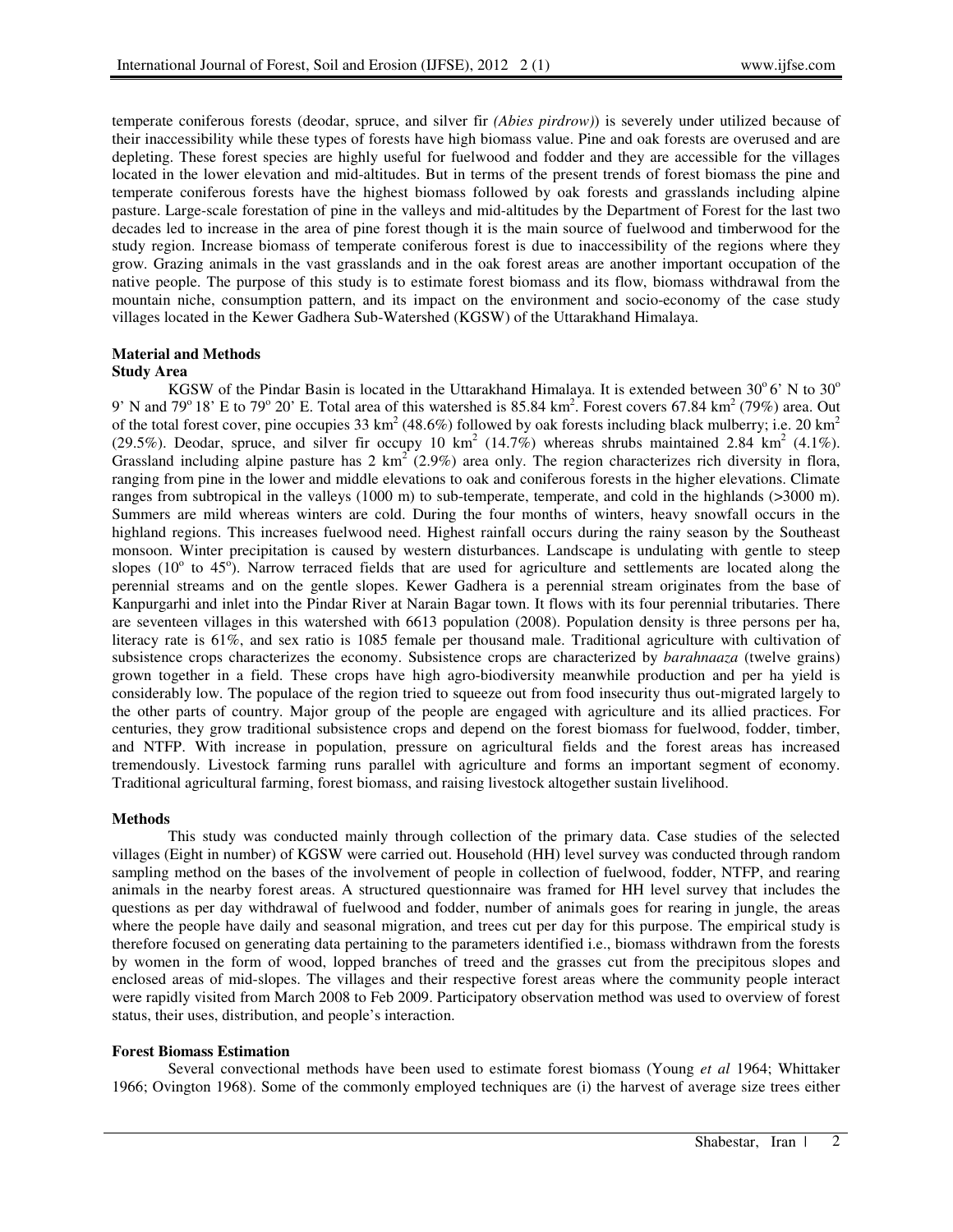for the stand or within given size classes, (ii) the harvest of all materials in an unit area, and (iii) the harvest of individuals over a wide range in size and establishing the relationship between biomass and easily measurable plant parameters, such as, diameter and/or height. The height-diameter at breast height (h-dbh) relationship to biomass in forest stand is well formulated (Kira and Ogawa 1971). Ground based sampling in functional homogeneous vegetation categories is an approach which has found acceptability in the recent past (Shute and West 1982). For estimating total above ground biomass (dry wt.) natural ecosystem was divided into three components viz., trees, shrubs, and grasses. Ground sampling was carried out by laying sample plots in homogeneous vegetation strata. The quantitative measurements of plant parameters in these plots include girth at breast height (for trees) and height of individual plant. In case of shrubs and saplings, girth was measured at base (10 cm above ground). Tree individuals in each sample plot were categorized into girth classes of 10 cm interval.

Biomass values are usually quoted as oven dry weight in tones per ha or kg per square metre, although it can also be calculated in terms of the amount of carbon or fresh (green) weight, or as unit of heat. Biomass values represent the amount of organic material which has accumulated within an ecosystem. In general terms, higher biomass values are associated with more favourable environmental conditions; for example, warm, damp environments have higher biomass values than cool or dry environments which result in a period of inactivity. Biomass value is calculated in dry weight in kg/m2. Temperate grassland has 1.5, temperate forest has 30.0, pine forest and shrubs 6.0, and alpine meadow has 0.6 values (Jones ed, 1990). Based on the above calculation, biomass value was calculated in the study area. Highest biomass value is obtained from the temperate coniferous forest – deodar, spruce, and fir (52.31 t/ha, 52.00 t/ha, and 52.00 t/ha respectively) followed by pine 49.12 t/ha. Oak and black mulberry which are the foremost fodder trees in this area are valued 46.00 t/ha and 45.00 t/ha. Shrubs have 0.29 t/ha biomass and lowest is obtained by grassland including alpine pasture i.e., 0.09 t/ha. Table 1 shows homogenous vegetation unit, elevation, where these forest trees are grown, biomass in t/ha, area in ha and total biomass in tones. The plant species grow between 1000 m and >2200 m altitude in the study area. Area under different homogenous vegetation unit is also varied from 100 ha (Silver Fir) to 3500 ha (Pine). Oak and black mulberry have 2000 ha and 1500 ha area respectively. Though, biomass t/ha is the highest of coniferous forest, their area is considerably low i.e. 700 ha for deodar, 200 ha for spruce, and 100 ha for silver fir. Similarly, when we look upon the total biomass of forest, pine has highest 171920 tonnes, followed by oak 92000 tonnes. Black mulberry has 67500 tonnes, deodar has 36617 tonnes, and spruce has 10400 tonnes biomass. Grasses including alpine pastures, have lowest biomass (18 tonnes). This is followed by shrubs (82.36), while silver fir, which has highest biomass value, has only 5200 tonnes biomass in the study area. Silver fir and spruce grow in the high elevation and the area they grow is considerably less.

| Homogenous vegetation unit      | Elevation (m)  | <b>Biomass</b> | Area | <b>Total</b><br><b>biomass</b> |
|---------------------------------|----------------|----------------|------|--------------------------------|
|                                 |                | (tonnes/ha)    | (ha) | (tonnes)                       |
| Grassland (inc alpine pasture)  | $1000 - >2200$ | 0.09           | 200  | 18                             |
| <i>Indigofers spp.</i> (Shrubs) | 1000-1800      | 0.29           | 284  | 82.36                          |
| Morus spp. (Black Mulberry)     | 1800-2200      | 45.00          | 1500 | 67500                          |
| Quercus himalayana (Oak)        | 1800-2200      | 46.00          | 2000 | 92000                          |
| Pinus wallencia (Pine)          | 1000-1800      | 49.12          | 3500 | 171920                         |
| Picea Smithiona (Spruce)        | >2200          | 52.00          | 200  | 10400                          |
| Abies pirdrow (Silver Fir)      | >2200          | 52.00          | 100  | 5200                           |
| Cedrus deodara (Deodar)         | >2200          | 52.31          | 700  | 36617                          |
| <b>Total</b>                    |                | $37.10*$       | 8484 | 383737.4                       |

**Table 1: Biomass of different vegetation types estimated by multistage statistical technique** 

*Source*: Data collected and calculated by the author.

\*Average biomass tonnes/ha

# **Forest Biomass Withdrawn**

The biomass withdrawn from the forest includes the lopping of the trees for fuelwood (branches) and fodder (leafs) and the cutting of the grasses from sloppy precipitous surface as well as from the enclosed areas. The study has been conceived to assess the biomass withdrawn for the forests from these two accounts. The data regarding the consumption of fuelwood was generated by conducting intensive field work in the case study villages. The consumption patterns of wood were observed. Enquires were made and actual wood consumed in different months was actually weighted before being released for the use in the selected HH. All this was made possible by taking into consideration certain households representing different social and economic strata and were thus made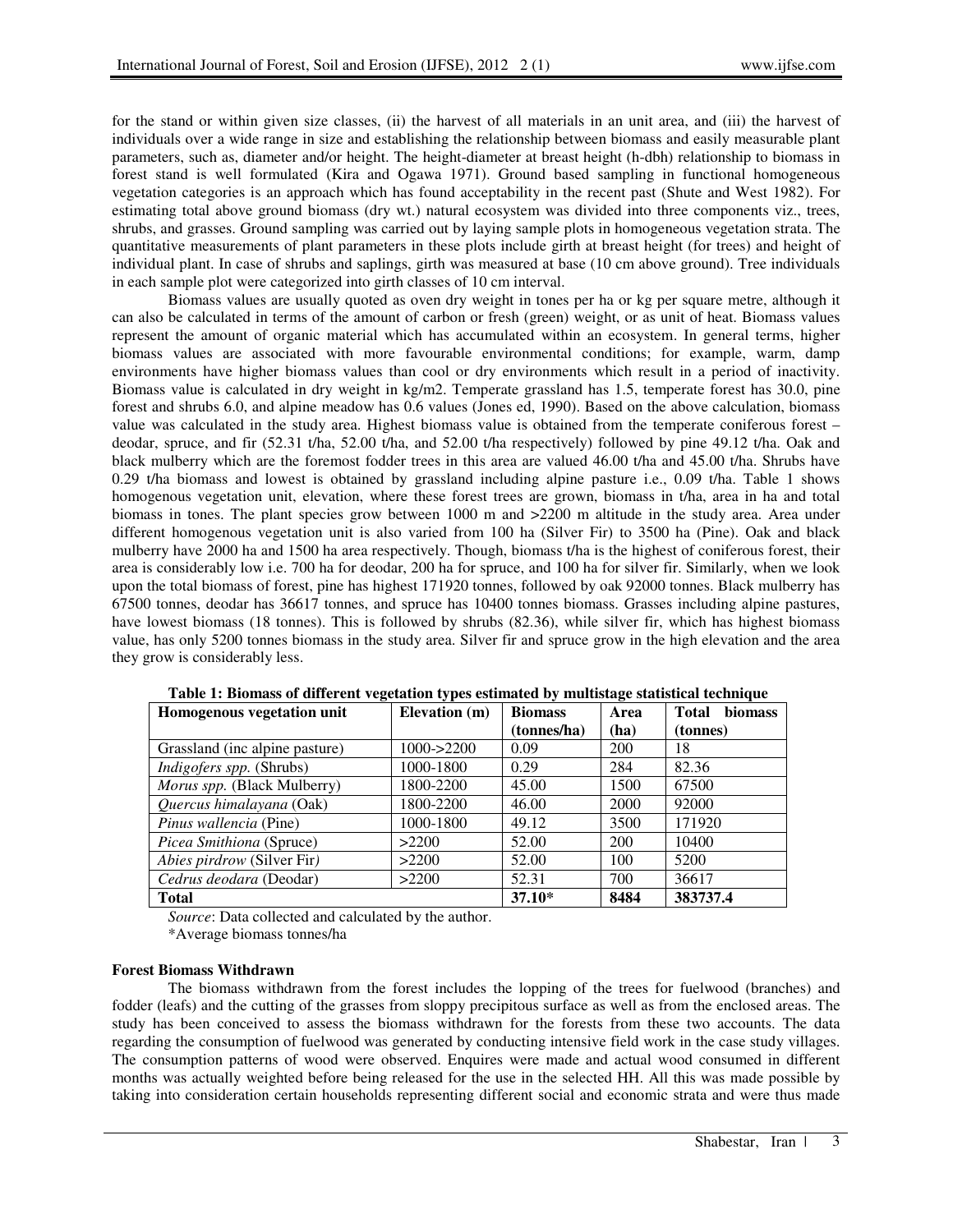sample households in the villages. On the basis, an average consumption of fuelwood per HH was arrived at which was then multiplies by total number of HH to get total consumption or conversely total withdrawal of biomass from the forests as fuelwood. An assessment of grass biomass of so withdrawn from the forest has been attempted. The assessment of the lopped biomass was made by actually weighing the lopped branches of trees by the people, selected as a sample cases for seven days and then working out an average per households per day. However, the samples were selected randomly. On the basis of the average, the assessment of the total biomass withdrawn by loping was made possible for the entire study villages. Grasses withdrawn from August to October (92 days) are meant for stall feeding to the cattle during the intense winters. Although, the requirement of stall feeding varies depending upon the number and type of animals kept by a household and yet everybody wants to store as much grass as possible because it finds readily available local market too. Thus, the storage of grass biomass is independent of requirement and assumes an almost uniform pattern. In such a situation, the assessment was made by surveying the green grass withdrawn by single households. While surveying, cattle was taken to assess as accurately as possible, the volume amount of grass stored. Thereafter an average for a household was worked out which when multiplied by total number of households would give us the total biomass withdrawn in the shape of grasses. On the basis of the above discussion, particularly with respects to climatic condition, a working schedule for biomass withdrawn was worked out.

#### **Fuelwood**

Forest is the only principal source of fuelwood collection. Generally, females collect fuelwood. The summer season is the optimum time for collection of dry wood. Seldom, fuelwood remains insufficient thus; lopped wood and fodder supplement it. There is a marked variation in the consumption of fuelwood in different months of the year. It has been found that the fuelwood consumption is lowest from May to September when fuel is not used for heating purposes. In the months of March, April, October and November fuel consumption is moderate. It reaches the highest during the three months of winter season i.e. December, January, and February. In terms of location of villages according to an elevation and aspects of slopes, fuelwood consumption varies tremendously.

Fuelwood consumption in the villages varies according to the aspects of slope, altitude, and accessibility from the road head (Table 3). Pine and oak forests are the main source of fuelwood. The villages located in the lower elevation, fuelwood is withdrawn from pine forest and its consumption is comparatively low (12 kg/day/HH) while the villages located in the higher elevation; fuelwood is withdrawn from the oak forest with high consumption (27 kg/day/HH). It is slightly higher (1-2 kg/day/HH) in the villages, located in the NW facing slope because these slopes receive comparatively low solar radiation. Average fuelwood consumption/day/HH is highest from the oak forest (22.7 kg) followed by the pine forest (14.3 kg) which is averaged 19.25 kg/day/HH. Three villages – Jhijodi (1900 m), Kaub (1600 m), and Swan (1900 m) receive snowfall during winters therefore the fuelwood consumption (mainly from oak forest), in these villages, is high. In terms of total fuelwood consumption, village Kaub placed first with 2208.25 tonnes/year, it is seconded by Jhijodi (1478.25 tonnes/year) because of highest number of HH and high altitude. Average fuelwood consumption in the case study villages is 5141.05 tonnes/year. It was noticed during the field visit that the villages, located in the low altitude and on the road head, liquefied petroleum gas (LPG) for cooking is becoming popular steadily.

#### **Lopping**

Lopping is a common practice in the villages. The experienced ones make certain consideration of loping (i) local content of branch lopped (ii) length of the branch and (iii) age of the branch. While in the field, it was gathered that with the increase in the age of the branch, its leaf content and overall weight increases appreciably and so does its length and hence is preferred. The intensive fieldwork has revealed that this practice is not carried out throughout the year and is restricted 244 days (Table 2). The head loads of lopped tree branches were weighted to assess the actual biomass withdrawn. The length of the branch measured revealed the variation between 70 cm to 1 m. Further, it was also observed that the head load of individuals varied appreciably. The average head load/HH calculated reveals that 22.3 kg of lopped biomass is withdrawn/day and 244 days. Out of the eight villages case studied, this practice is done by the HH of three villages. These villages are located in the higher elevation (>1600 m) where oak forests are abundantly found.

#### **Grass Cutting**

Grass cutting is another important activity of the villages. The climatic condition allows the animals to graze only for 182 days in a year at the best and for the rest of the year these livestock are stall fed. Crop residue is also used as fodder as stall feeding. The grasses are not available throughout the year; therefore the villagers look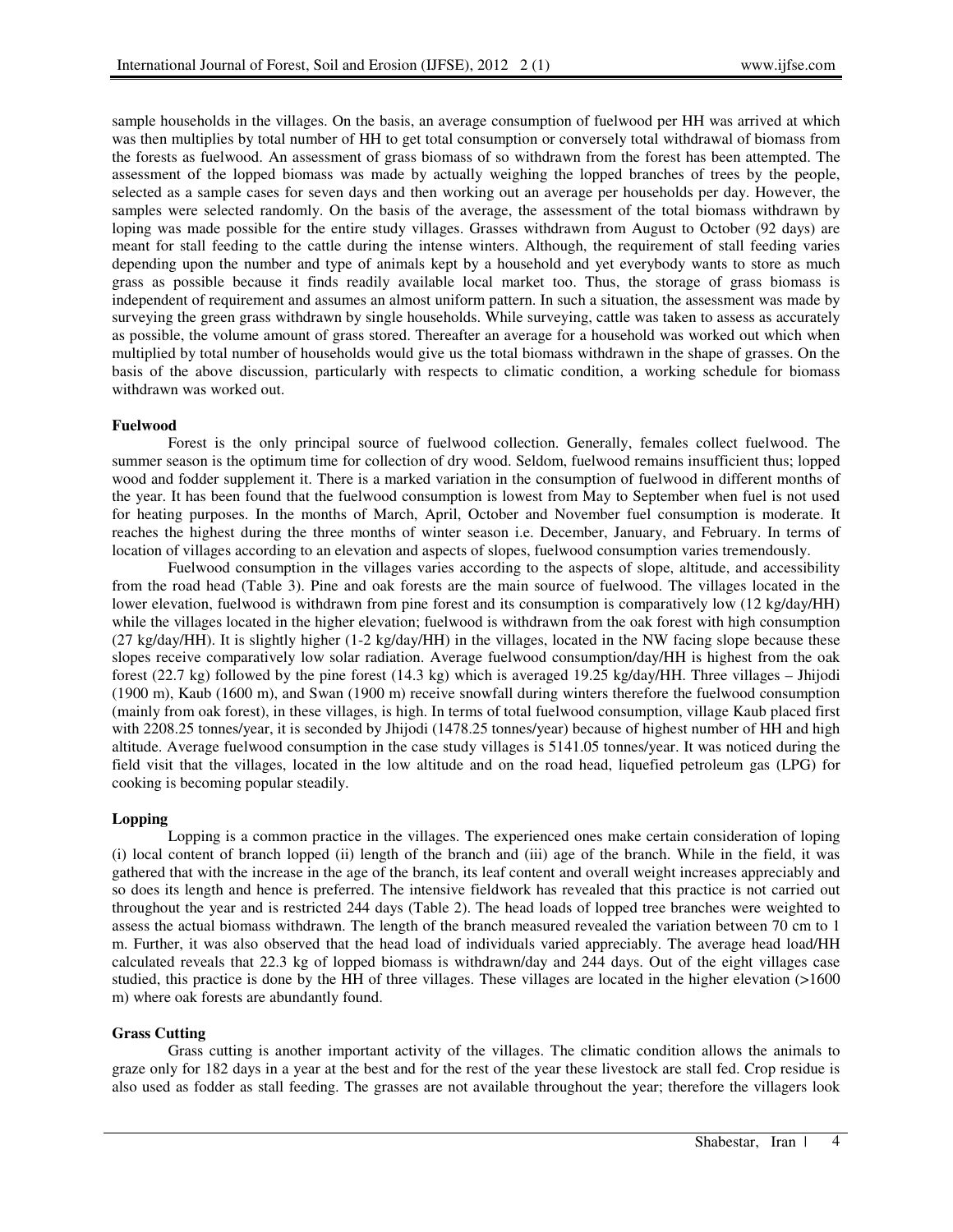forward towards forests for lopping trees and cutting grasses available on the high and mid slopes respectively. It is pertinent to add that the grass cutting process starts from mid August and continues up to mid October. However, the grass is cut from the enclosed areas only after it attains its maximum growth in the month of October and yet the people continue to store the grasses cut from the precipitous slopes from August onwards. Average/day/HH grass cutting is 14.4 kg (Table 4). In the lower elevation, per day/HH grass cutting is higher 22 kg than to the higher elevation (7 kg). The grasslands are found mostly in the mid-altitude slopes and alpine grasslands are greatly unused therefore grass biomass is highly withdrawn from the middle and lower elevation slopes. In a nutshell, when we put lopping and grass cutting together, the villages located >1600 m withdrawal high biomass (975 tonnes to 1285.504 tonnes) in a year while it is low in the villages located in the lower elevation. It is because of that the number of animals is comparatively low in these villages and the people are involved in grass cutting only.

| TWAIN THRAIN WAS THE DIAMAGED THRIAL WITH |                                  |                      |  |  |  |
|-------------------------------------------|----------------------------------|----------------------|--|--|--|
| Forest biomass                            | <b>Period of collection</b>      | No of days in a year |  |  |  |
| Fuelwood                                  | January to December              | 365                  |  |  |  |
| Lopping                                   | Feb to June and September to 244 |                      |  |  |  |
|                                           | November                         |                      |  |  |  |
| Grasses                                   | Aug, Sept., and October          | 92                   |  |  |  |

| Table 3: Average Fuelwood Consumption in case studies village of the KGSW in 2008 |
|-----------------------------------------------------------------------------------|
|                                                                                   |

| Village<br>name | Slope<br>aspect | Height<br>(m) | Accessibility<br>from road | Total<br>$H$ Hs** | (in)<br>Fuelwood<br>Kg)<br>withdrawn/day/HH |                          |          | Total<br>biomass                  |
|-----------------|-----------------|---------------|----------------------------|-------------------|---------------------------------------------|--------------------------|----------|-----------------------------------|
|                 |                 |               |                            |                   | Pine                                        | Oak                      | Total    | (in tonnes)<br>withdrawn<br>/vear |
| Kewer           | <b>NE</b>       | 1150          | 1 km                       | 26                | 12                                          |                          | 12       | 113.88                            |
| Bhagoti         | NE              | 1350          | 1 km                       | 88                | 15                                          | $\overline{\phantom{0}}$ | 15       | 481.8                             |
| Keshwan         | NE              | 1600          | $5 \mathrm{km}$            | 21                | 18                                          | $\qquad \qquad$          | 18       | 137.97                            |
| Jhijodi         | <b>NE</b>       | 1900          | $10 \text{ km}$            | 150               | ۰                                           | 27                       | 27       | 1478.25                           |
| Ali             | <b>NW</b>       | 1150          | 1 km                       | 15                | 13                                          |                          | 13       | 71.175                            |
| Bedula          | <b>NW</b>       | 1300          | $3 \text{ km}$             | 36                | 16                                          |                          | 16       | 210.24                            |
| Kaub            | <b>NW</b>       | 1600          | $5 \text{ km}$             | 242               | 12                                          | 13                       | 25       | 2208.25                           |
| Swan            | <b>NW</b>       | 1900          | 8 km                       | 43                |                                             | 28                       | 28       | 439.46                            |
| <b>Total</b>    |                 |               |                            | 612               | $14.3*$                                     | $22.7*$                  | $19.25*$ | 5141.05                           |

*Source:* Primary collection of data, \*Average of fuelwood comsumption \*\*Census data 2008. Abbreviation: NE= Northeast, NW= Northwest.

# **Table 4: Biomass withdrawn by lopping and grass cutting, 2008**

| Village name | Total HHs* | Biomass (in kg) withdrawn/day/HH |                     | (in<br><b>Total</b><br><b>biomass</b><br>tonnes) withdrawn/year |
|--------------|------------|----------------------------------|---------------------|-----------------------------------------------------------------|
|              |            | By lopping**                     | By grass cutting*** |                                                                 |
| Kewer        | 26         | ۰                                | 20                  | 47.84                                                           |
| Bhagoti      | 88         | $\overline{\phantom{0}}$         | 22                  | 178.112                                                         |
| Keshwan      | 21         | $\overline{\phantom{0}}$         | 15                  | 28.98                                                           |
| Jhijodi      | 150        | 24                               | 07                  | 975                                                             |
| Ali          | 15         | $\overline{\phantom{0}}$         | 12                  | 16.56                                                           |
| Bedula       | 36         | $\overline{\phantom{0}}$         | 20                  | 66.24                                                           |
| Kaub         | 242        | 18                               | 10                  | 1285.504                                                        |
| Swan         | 43         | 25                               | 09                  | 297.904                                                         |
| <b>Total</b> | 621        | 22.3****                         | 14.4****            | 2896.14                                                         |

*Source:* Primary collection of data, \*Census data 2008.

\*\*244 days in a year, \*\*\*92 days in a year, \*\*\*\*averaged.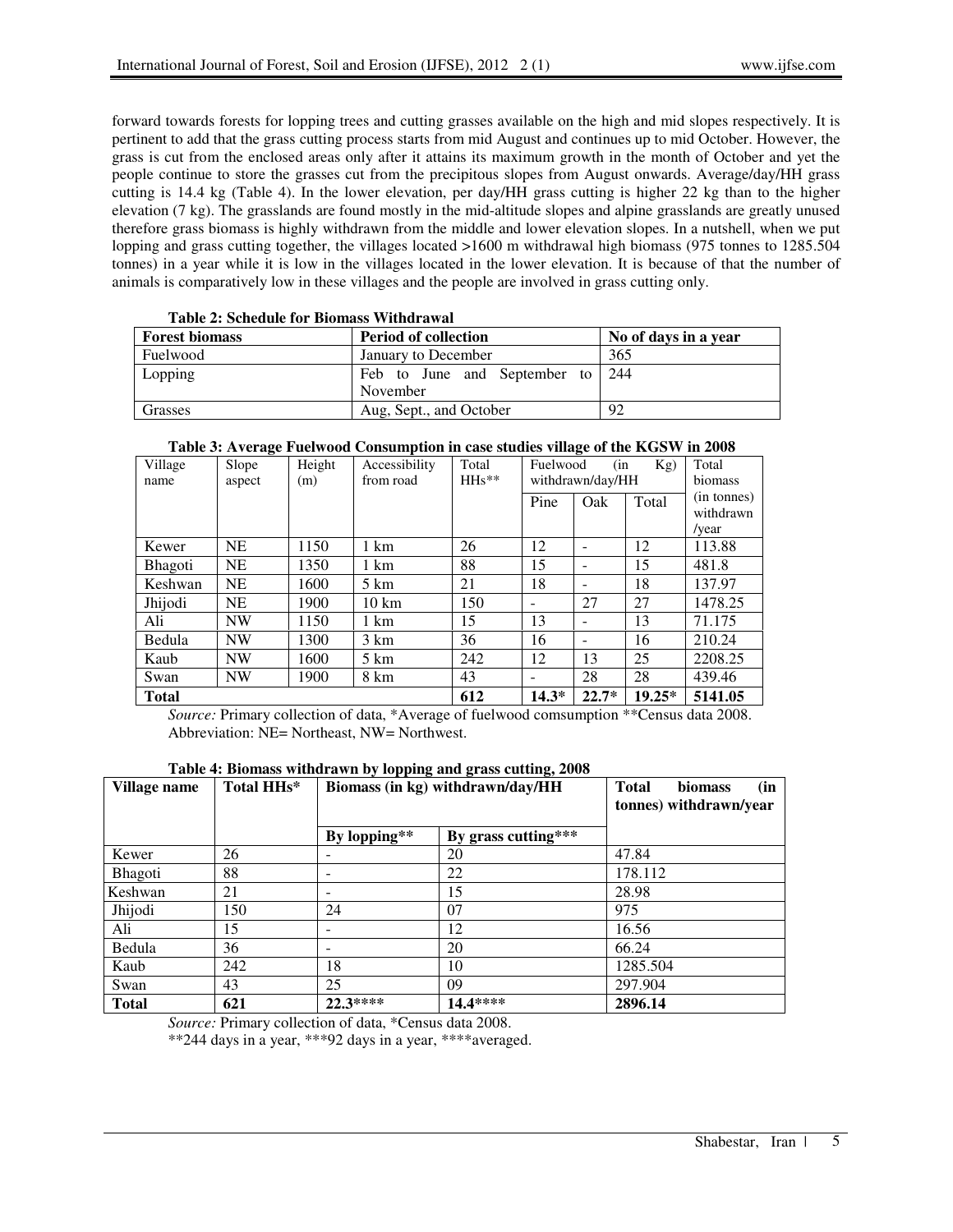# **Discussion and Conclusions**

There are serious problems in determining total available forest cover; biomass productivity, biomass demands, and actual consumption, there are also conflicting estimates of the amount of forest/support land needed to support one unit of cultivated land. Growing fuelwood, fodder, and timber demands are the causes of receding forest perimeters around the habitations in the mountains (Bajracharya 1983). Most of the degradation of forest to unpalatable weeds stage is due to increased human and animal populations (Jackson 1983). In the montane mainland of the Uttarakhand Himalaya, forest resource depletion is mainly due to forest biomass flow from the highlands to the valley region to meet the various requirements of the population living in this region. The entire population depends on forest biomass for their livelihood. Forest biomass is excessively used during the winter months resulted in large-scale cutting of economically valued temperate trees. The populace of the region does not have any alternative source to replace the forest biomass for their daily uses. Besides fuelwood, fodder, and medicinal plants; forest products are largely used to assist agricultural practices. Rearing animals in the vast grasslands and collecting fodder leaves and green grasses is a centuries old practice. This resulted in environmental degradation – forest depletion and soil erosion.

While forest biomass energy has potential to provide non-fossil fuel energy, it should not come at the cost of sacrificing forest health and productivity (Simpson, 2009). It is clear that the current trend of forest biomass flow will lead to forest degradation. This problem could be avoided by prohibiting whole-tree harvesting on both private and crown lands, or by prohibiting biomass energy facilities from purchasing deadwood, tree tops, and branches as feedstock. Any forest biomass developments should be designed to benefit rural communities. This would require small-scale and regionally dispersed facilities that are at least partially community-owned. The available science is clear that stand-wide whole-tree harvesting (i.e., removing branches, tops and foliage as well as stem wood) and removal of deadwood has significant detrimental impacts on soil nutrients, soil organic matter, forest productivity, wildlife habitat and forest carbon storage. The straight-forward way to avoid these threats to forest sustainability is to leave the tops and branches of harvested trees in the forest, along with standing and fallen deadwood. It is recommended that biomass harvesting for fuel wood and fodder not include whole-tree harvesting or deadwood removal in order to avoid the most serious ecological and forest productivity impacts associated with biomass harvesting. Any estimate of biomass availability and cost of feedstock, thus, should not include deadwood or tree tops and branches.

 Looking into socioeconomic point of view, forest biomass is the only renewable energy source easily available to human being. But while forest biomass is a renewable resource, the availability of forest biomass is limited over short time periods by both the amount of land in forests and the rate of forest growth. Therefore, an increased use of forest biomass for fodder, fuel wood, and timber wood will likely impact all other users of the forest resource. Over the years, due to anthropogenic actions the size of the carbon pool has diminished (Bolin 1977; Woodwell 1978). History reminds us that population pressure and ensuing increased fuelwood extraction can cause localized shortages that lead to over – harvesting, deforestation, and other detrimental environmental impacts, which in turn can induce undesirable social and economic problems. Examples of civilization-limiting deforestation caused by biofuels extraction for industrial purposes (e.g., metal smelting) and domestic heating are evident from classical times onwards (e.g., Redman 1999, Williams 2001, Jacobs 2004, Diamond 2005). Forest biomass and its change over time have long been considered as key characteristics of forest ecosystems (Reichle 1982; Cannell 1982). The change in biomass stocks can be assessed either as a difference between the biomass increment and biomass removals or as a change of biomass stocks between consecutive inventories (IPCC 2003).

In the KGSW, degradation of natural forest is the main phenomenon particularly in the recent period. Excessive use of forest biomass as a form of timber, fuelwood, and fodder has resulted in environmental degradation. Fuelwood is required for cooking food and warming rooms. Mid slopes and the highlands are characterized by temperate and cold climates. Therefore, the fuelwood needs in these regions is high, particularly during the winter, when the highlands receive snowfall. Inaccessibility of the settlements does not provide a base for consuming other means of fuel such as LPG. Therefore, the dependency on the forest for fuelwood consumption is high and thus cause for deforestation. Though, considerable use of LPG and biogas took place mainly in the valley regions, it could not reduce forest biomass withdrawal. Since, the KGSW is characterized by primitive economy, which depends either on the production of subsistence cereal crops, livestock rearing or on forest biomass for fuelwood, fodder, and food need. For these basic requirements, natural forests are degenerating at a large-scale. Use of timber for building construction and making furniture is also a factor for degeneration of forests.

Fuelwood requirement can be reduced through establishment of biogas plants. In the valley regions it is quite successful. Pasturelands should be conserved through proper management. The areas where instability of land is high, plantation of trees can be done to stop erosion and restore vegetation. Fast growing trees should be planted